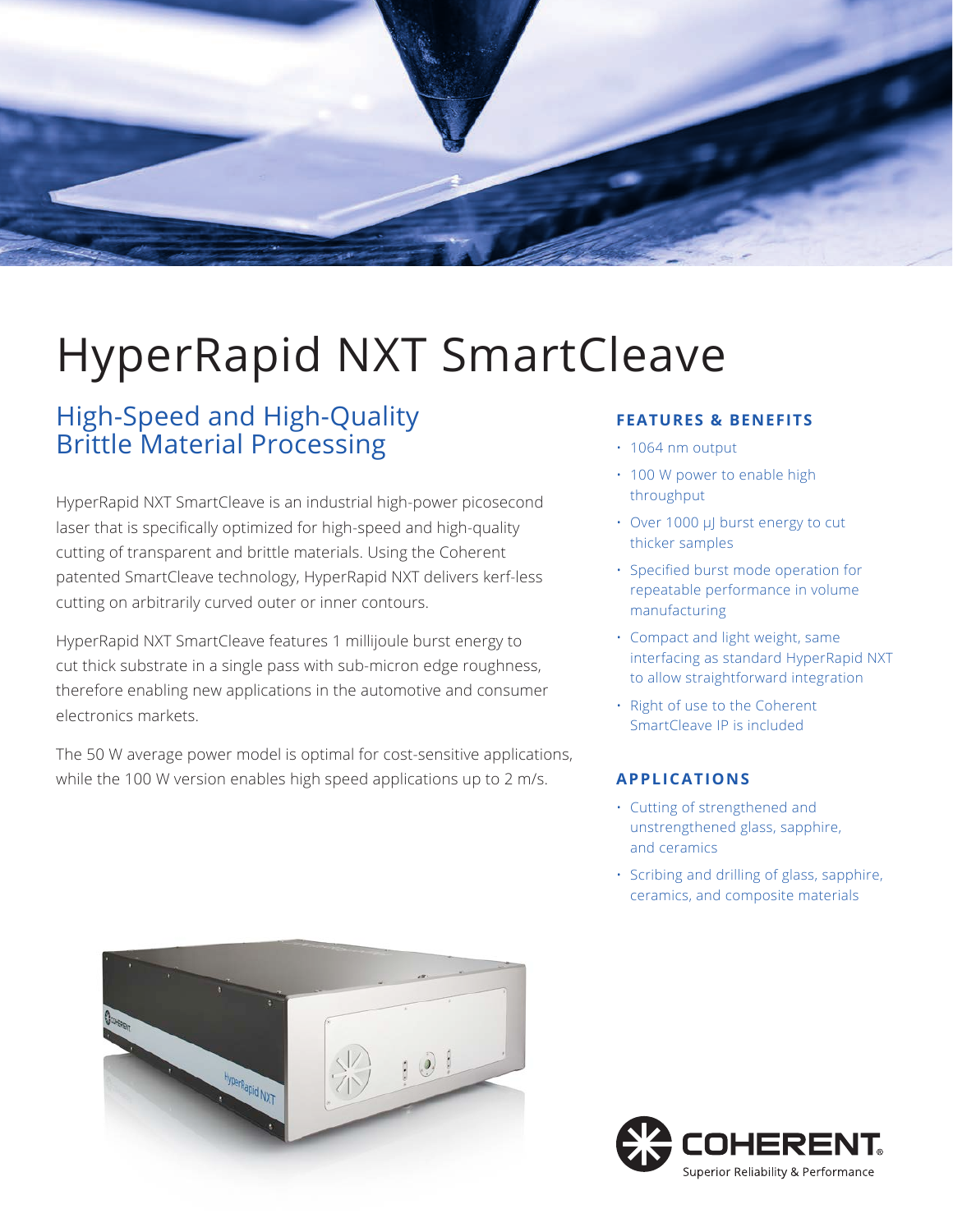| <b>OPTICAL SPECIFICATIONS 1,2,3,4,5</b>                                                                                    | <b>HyperRapid NXT SmartCleave</b><br>1064-50                                                             | <b>HyperRapid NXT SmartCleave</b><br>1064-100 |  |  |
|----------------------------------------------------------------------------------------------------------------------------|----------------------------------------------------------------------------------------------------------|-----------------------------------------------|--|--|
| Single Wavelength Output (nm)                                                                                              | 1064                                                                                                     |                                               |  |  |
| Amplifier Single Pulse Repetition Rate (kHz)                                                                               | 170 to 1000                                                                                              | 400 to 1000                                   |  |  |
| Output Pulse Repetition Rate Range (kHz)                                                                                   | 0 to 4000                                                                                                |                                               |  |  |
| Pulse Duration (ps)                                                                                                        | <15                                                                                                      |                                               |  |  |
| Average Power (W)                                                                                                          | 506                                                                                                      | 100                                           |  |  |
| Average Power Stability <sup>7</sup> (RMS 1σ, %)                                                                           | $\leq$ 1                                                                                                 |                                               |  |  |
| Pulse Energy (µJ)                                                                                                          | 250                                                                                                      |                                               |  |  |
| Pulse-to-Pulse Energy Stability (RMS 1o, %)                                                                                | $\leq$ 1                                                                                                 |                                               |  |  |
| Beam Quality Parameter (M <sup>2</sup> )                                                                                   | $≤1.3$                                                                                                   |                                               |  |  |
| Beam Diameter, 1 m in front of laser (mm)                                                                                  | $5.0 \pm 0.5$                                                                                            |                                               |  |  |
| Beam Divergence, full angle (mrad)                                                                                         | $\leq$ 1                                                                                                 |                                               |  |  |
| Beam Circularity, 1 m in front of laser (%)                                                                                | $\geq 85$                                                                                                |                                               |  |  |
| Beam-Pointing Stability (µrad/°C)                                                                                          | ≤50 (peak-to-peak)                                                                                       |                                               |  |  |
| Bore Sight Accuracy<br>Lateral (mm) (beam to specified exit location)<br>Angular (mrad) (beam to specified exit direction) | $\leq$ 1<br>$\leq 5$                                                                                     |                                               |  |  |
| Direction of Polarization                                                                                                  | Vertical                                                                                                 |                                               |  |  |
| Polarization Ratio                                                                                                         | >100:1                                                                                                   |                                               |  |  |
| Warm-up Time from Chiller Start (minutes)                                                                                  | <45                                                                                                      |                                               |  |  |
| <b>Electrical Supply</b>                                                                                                   | 100 to 230V AC/50 to 60 Hz/2.5 kW                                                                        |                                               |  |  |
| Mounting Orientation                                                                                                       | Horizontal                                                                                               |                                               |  |  |
| Chiller                                                                                                                    | Water-to-Air or Water-to-Water                                                                           |                                               |  |  |
| Dimensions<br>Laser Head<br>Power Supply<br><b>SMC Chiller</b>                                                             | 600 x 780 x 245 mm (23.6 x 30.7 x 9.6 in.)<br>3U 19" rack<br>500 x 317 x 615 mm (19.7 x 12.5 x 24.2 in.) |                                               |  |  |
| Weight<br>Laser Head<br>Power Supply<br><b>SMC Chiller</b>                                                                 | 70 kg (154.3 lbs.)<br>16 kg (35.3 lbs.)<br>43 kg (94.8 lbs.)                                             |                                               |  |  |
| <b>BURST MODE OPERATION</b>                                                                                                |                                                                                                          |                                               |  |  |
| Maximum Number of Pulses in the Burst <sup>8</sup>                                                                         | 20                                                                                                       |                                               |  |  |
| Burst Mode Operation Range (kHz)                                                                                           | See table on next page                                                                                   |                                               |  |  |
| Total Energy in the Burst (µJ)                                                                                             | See table on next page                                                                                   |                                               |  |  |
| <b>OPERATING SPECIFICATIONS</b>                                                                                            |                                                                                                          |                                               |  |  |
| Allowed Temperature Range During Operation                                                                                 | +15°C to +30°C (free of condensation)                                                                    |                                               |  |  |
| Humidity (%)                                                                                                               | 0 to 90 RH, non-condensing, Dew-point <22°C                                                              |                                               |  |  |

1 At lowest amplifier pulse repetition rate, unless stated otherwise.<br>2 Maximum output power (variable attenuator and process shutter at maximum transmission).<br>3 After warm-up time.<br>4 Steady-state (no pulse gating or chang

8 Maximum number of pulses in the burst depends on repetition rate.

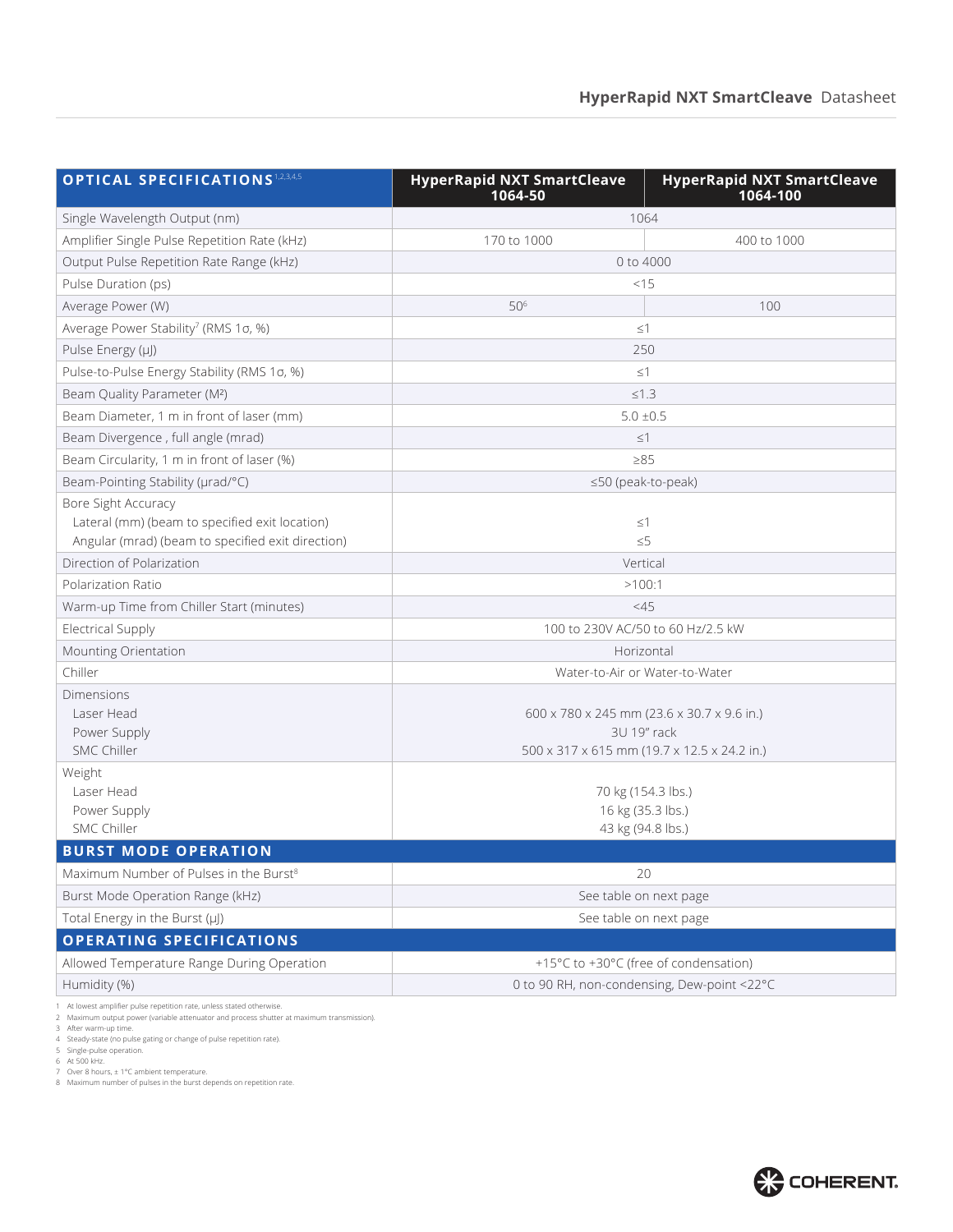### **Number of Pulses in the Burst** | Burst Energy<sup>1</sup> (µJ)  **(µJ) Min. Rep. Rate (kHz) Max. Eff. Rep. Rate (kHz)** 400 110 2500 520 85 1600 4 500 500 75 1250 700 65 1000 750 60 830 830 55 710 8 8 875 55 5 620 925 50 550 1000 50 500

### **Specifications: HyperRapid NXT SmartCleave 1064-50**

Burst energy specification is given at the minimum repetition rate.

### **Specifications: HyperRapid NXT SmartCleave 1064-100**

| <b>Number of Pulses in the Burst</b> | Burst Energy <sup>1</sup> (µJ) | Min. Rep. Rate (kHz) | Max. Eff. Rep. Rate (kHz) |
|--------------------------------------|--------------------------------|----------------------|---------------------------|
|                                      | 400                            | 240                  | 2500                      |
| 3                                    | 520                            | 185                  | 1600                      |
| 4                                    | 600                            | 155                  | 1250                      |
|                                      | 700                            | 135                  | 1000                      |
| 6                                    | 750                            | 125                  | 830                       |
|                                      | 830                            | 115                  | 710                       |
| 8                                    | 875                            | 105                  | 620                       |
| 9                                    | 925                            | 100                  | 550                       |
| 10                                   | 1000                           | 95                   | 500                       |

Burst energy specification is given at the minimum repetition rate.



### **HyperRapid NXT SmartCleave 1064-50 HyperRapid NXT SmartCleave 1064-100**



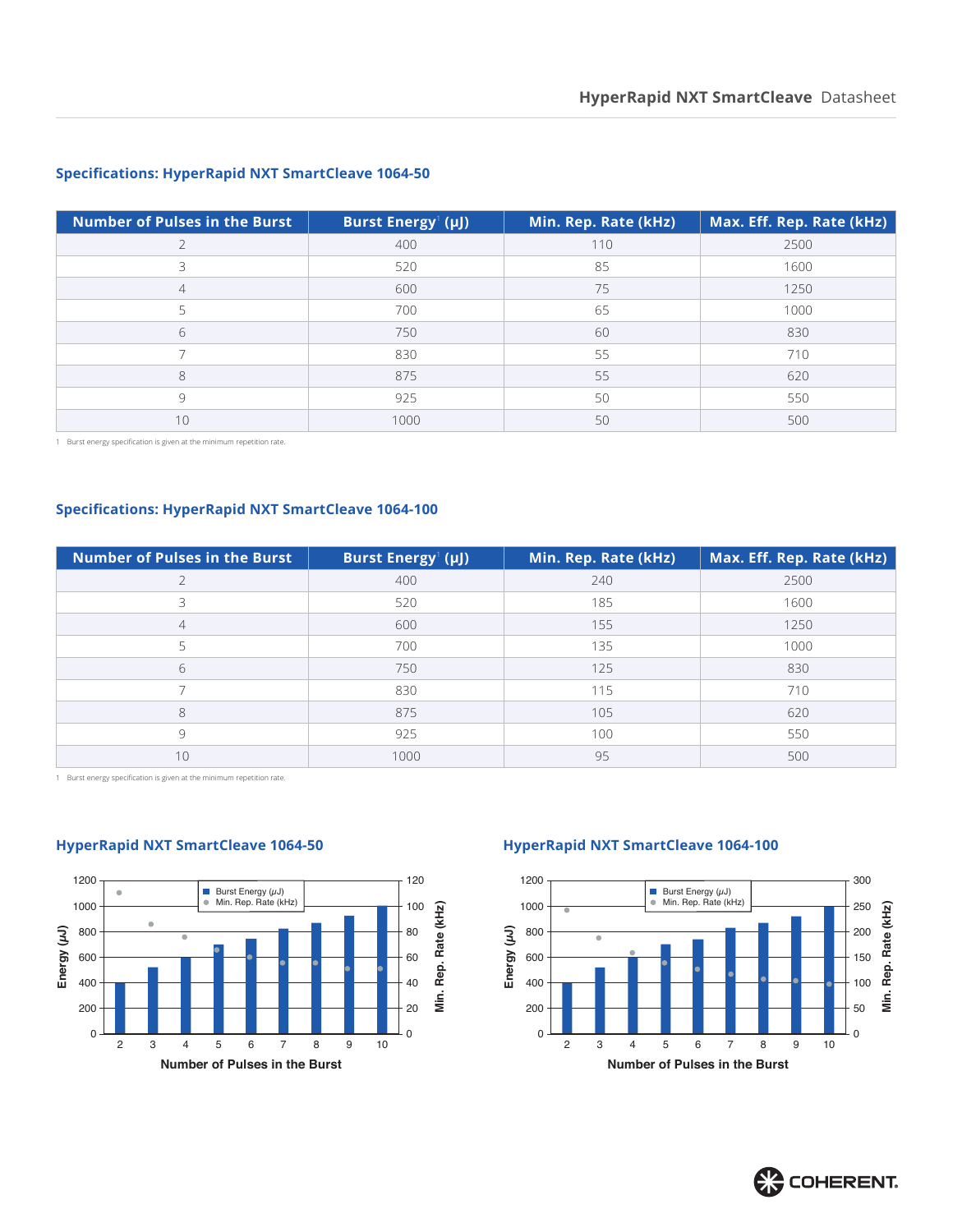### **HyperRapid NXT Smartcleave Burst Mode Operation**

Oscilloscope trace showing 5 pulses in the burst at 100 kHz repetition rate. The pulses in the burst are separated by 25 ns



### **HyperRapid NXT SmartCleave Applications**

Typical industrial applications served by HyperRapid NX SmartCleave: glass cutting (left), automotive dashboard cutting (right)